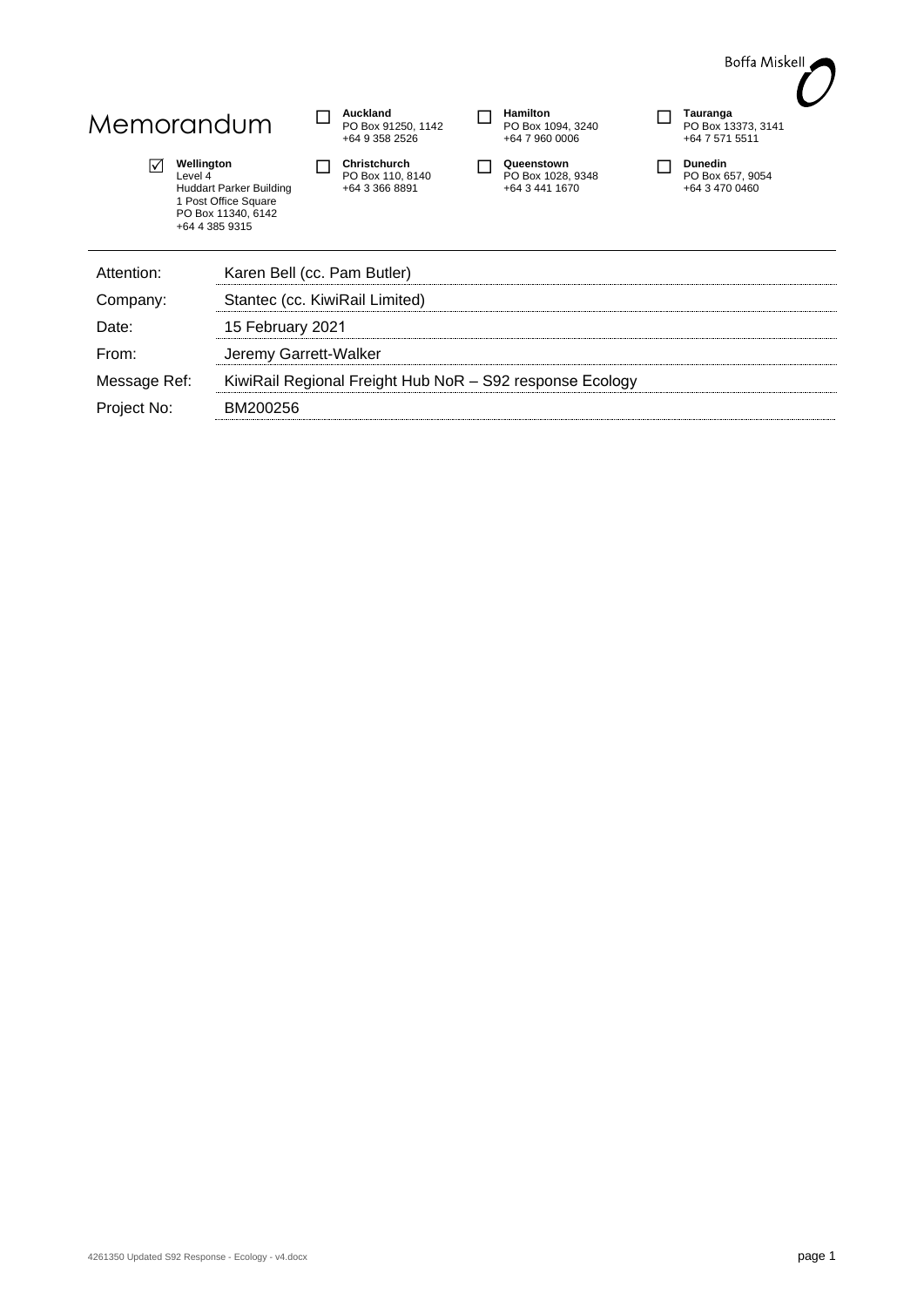| <b>ECOLOGY</b> |
|----------------|
|                |

### **5.1 Landscape ecology context**

*65) Given the location of the NoR between two developed/developing areas, please provide further information as to the actual and potential effects of the NoR on ecology at a landscape level (including for example, connectivity, habitat fragmentation, etc).*

### **5.2 Terrestrial ecology**

*66) In Technical Report F - Assessment of Ecological Values and Effects ('AEE'), it appears there are some anomalies between the method for assessment (outlined within section 3.1) and the ecological values and magnitude of effects obtained. Please review these and provide updated values that align with the method used and recognising the limitations to the survey approach used.*

### **5.2.1 Fauna**

*67) Please provide an assessment of whether any consideration was made as to bats being affected by the project.*

*68) Please clarify what insects were included in the assessment of effects (noting the* 

The Ecology Assessment has been carried out at a "landscape" level with acknowledgment of the large agricultural plains land use. As such the assessment has already considered the actual and potential landscape-scale effects, including for example connectivity and habitat fragmentation.

The methods and values have been reviewed and it is confirmed that the Not Threatened avifauna and herpetofauna (and aquatic) species have a Low Ecological Value rather than the Negligible Value stated in the report. The report has been amended to reflect this. This change does not alter the outcome of the assessment of effects due to the prescribed landscape-scale low magnitude of effects expected still resulting in an overall low level of effect irrespective of a low or negligible ecological value.

Bats were not considered as part of the assessment due to the absence of suitable habitat (such as mature forest with many trees with cavities/hollows) coupled with no known nearby populations (10km radius) (supported by extensive recent surveys for windfarms, etc).

No specific terrestrial insect assessment was undertaken as part of the assessment. The reference to insects on page 27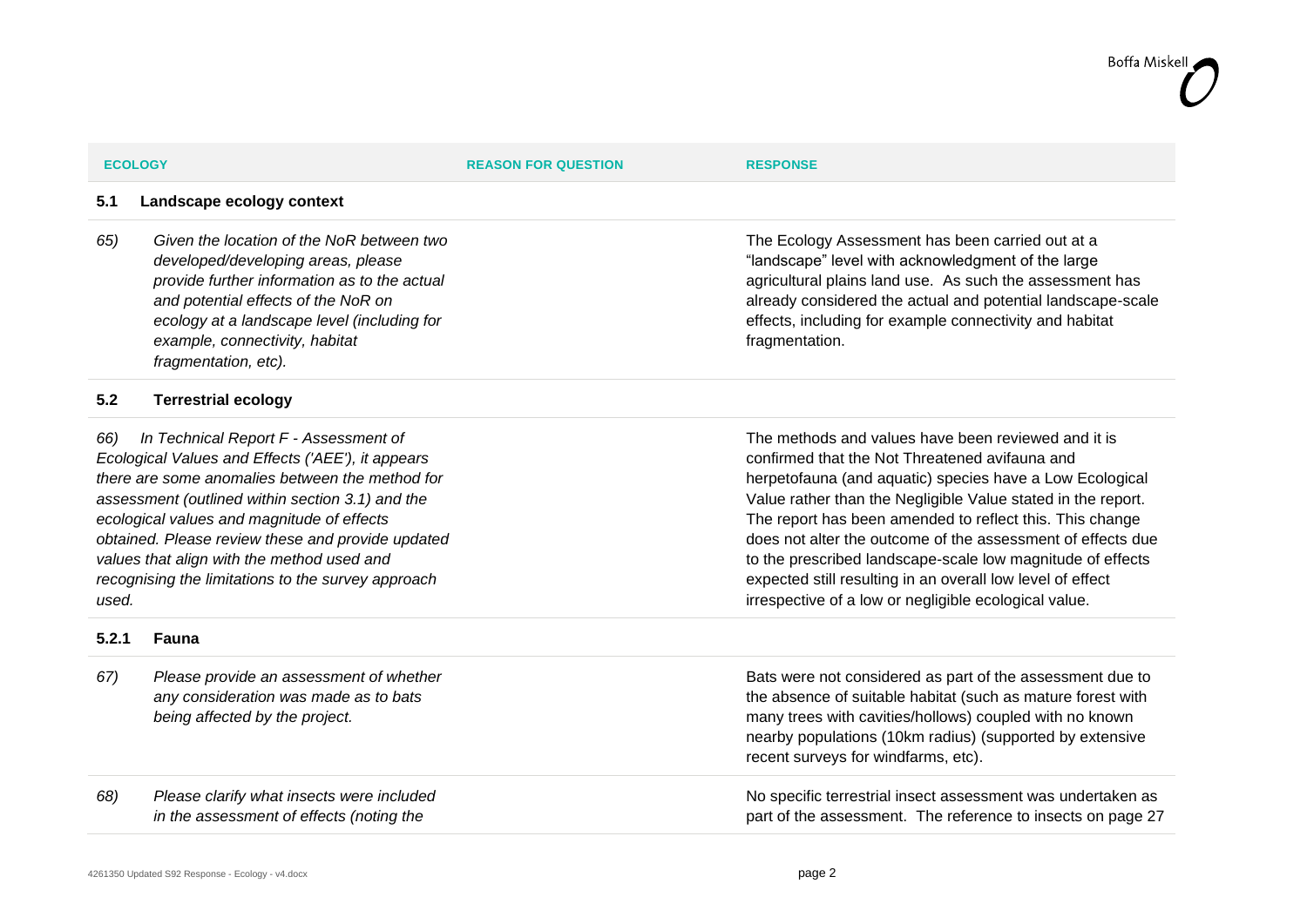| <b>ECOLOGY</b> |                                                                                                                                                                                                                                                  | <b>REASON FOR QUESTION</b>                                                                                                                                                                                                                                                           | <b>RESPONSE</b>                                                                                                                                                                                                                                                                                                                                                                                                                                                                                                                                                                                                                                                                                                                                                             |
|----------------|--------------------------------------------------------------------------------------------------------------------------------------------------------------------------------------------------------------------------------------------------|--------------------------------------------------------------------------------------------------------------------------------------------------------------------------------------------------------------------------------------------------------------------------------------|-----------------------------------------------------------------------------------------------------------------------------------------------------------------------------------------------------------------------------------------------------------------------------------------------------------------------------------------------------------------------------------------------------------------------------------------------------------------------------------------------------------------------------------------------------------------------------------------------------------------------------------------------------------------------------------------------------------------------------------------------------------------------------|
|                | conclusion includes reference to insects at<br>page 27 but no further information is<br>included in the report).                                                                                                                                 |                                                                                                                                                                                                                                                                                      | of the Ecology Assessment reflects the lack of suitable<br>vegetation/habitat for notable insect habitation and the<br>absence of nearby habitats that the change in land use may<br>impact access to/from/through those habitats. We consider<br>notable insects to include those taxa with a Threatened<br>conservation status (Nationally Critical, Nationally<br>Endangered, or Nationally Vulnerable) according to DOCs<br>New Zealand Threat Classification System <sup>1</sup> . In many cases<br>their threatened status is due to only a single (or very few)<br>populations existing which do not reside within or near the<br>designation extent, or in response to a lack of suitable<br>remnant vegetation existing which the designation does not<br>provide. |
| 69)            | A substantial amount of planting seems to<br>be proposed to be undertaken across the<br>site. Much of this is landscape planting.<br>Please explain whether any of this<br>vegetation might contribute to benefits to<br>fauna post development. |                                                                                                                                                                                                                                                                                      | While the planting is not intended as ecological planting, and<br>has not be assessed as such, it will inevitably provide habitat<br>for indigenous (and introduced) fauna. However, as noted<br>above in response to question 65, the wider land use is<br>agricultural and has little in the way of indigenous species<br>assemblages that might make use of the planting.                                                                                                                                                                                                                                                                                                                                                                                                |
| 70)            | Please identify whether or how KiwiRail<br>intends to manage birdlife during<br>construction.                                                                                                                                                    | Recommendations are provided for<br>management of lizards during<br>construction, however no reference is<br>made to managing birds (also<br>protected under the Wildlife Act<br>1953). Further, there appear to be no<br>conditions proposed to address the<br>effects on wildlife. | Where required, prior to any vegetation clearance during the<br>nesting season, investigations will be undertaken for nesting<br>indigenous avifauna and, if found, measures will be put in<br>place to ensure the nest is not disturbed (i.e. exclusions<br>zones established and clearance delayed within that zone).<br>Exact details will be captured and considered at the regional<br>consenting phase (including any obligations under the<br>Wildlife Act 1953).                                                                                                                                                                                                                                                                                                    |

### **5.2.2 Wetlands**

<sup>1</sup> Stick insects - (Buckley et al., 2016); Earthworms - (Buckley et al., 2015); Orthoptera - (Trewick et al., 2016); Onychophora - (Trewick et al., 2018); Lepidoptera - (Hoare et al., 2017); Hymenoptera - (Ward et al., 2017).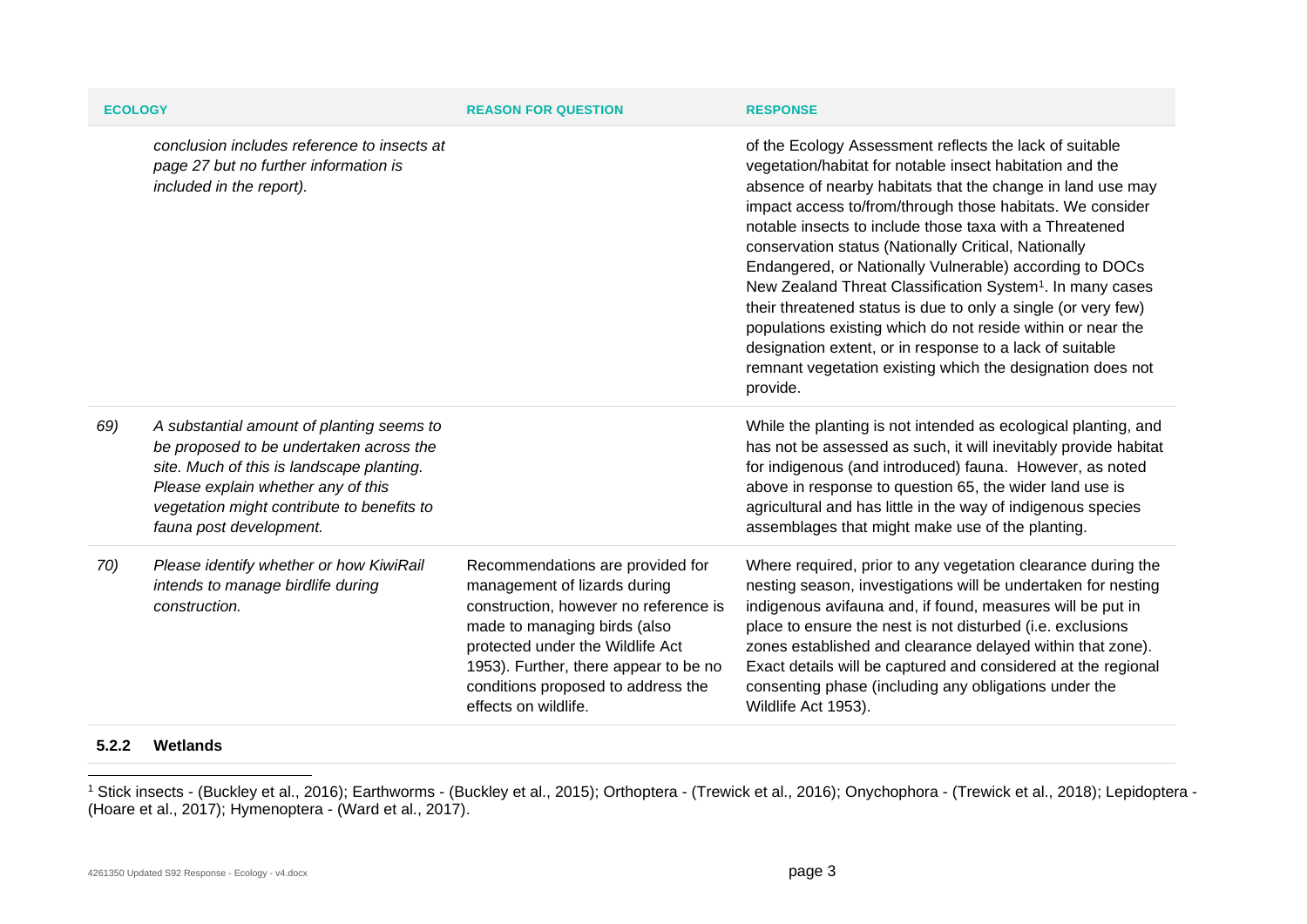*71) Given the limitations of the site access and the timing of the field survey in the context of the newly released National Policy Statement for Freshwater Management 2020 (NPS FM) and National Environmental Standards for Freshwater (NES Freshwater), please provide further information regarding the wetland assessment to provide confidence that there are in fact no wetlands (as defined within the NPS FM) within the NoR site. If wetlands were to be identified during future consenting phases, has there been any consideration of how effects on these may be addressed, considering relevant provisions of the NPS FM and Horizons One Plan?*

Since the ecology assessment was prepared, further Site investigations over the designation extent have been undertaken; however, due to landowner approval not being given not all sites were able to be accessed. The areas accessed at some stage during the two (July 2020 and January 2021) site visits are shown in **Figure 1**. During the second site visit conducted in January 2021, two sites towards the northern extent of the designation (surrounding Stream System 1) and another site along the southwestern boundary were observed from the road as shown in **Figure 2**. It is possible that these may technically qualify as wetlands according to the (Clarkson, 2013) wetlands delineation method based on their prevalence and/or dominance scores (which are tools used to indicate the vegetation community's affinity with wetted soils). However, further investigation is required to confirm this. From the vantage that was gained, it is likely these wetlands would have, at most, low ecological value because they are likely to be dominated by exotic species, are small, and are effectively induced – they will not be indigenousrepresentative wetlands.

Further, our understanding, (see the Question 86 response for further details) is that the Freight Hub is considered "specified infrastructure" according to the NPS-FM definition due to it being:

- i. Infrastructure that delivers a service operated by a lifeline utility (as defined in the Civil Defence Emergency Management Act 2002)) (which KiwiRail is captured by); and
- ii. Regionally significant infrastructure identified as such in a regional policy statement or regional plan.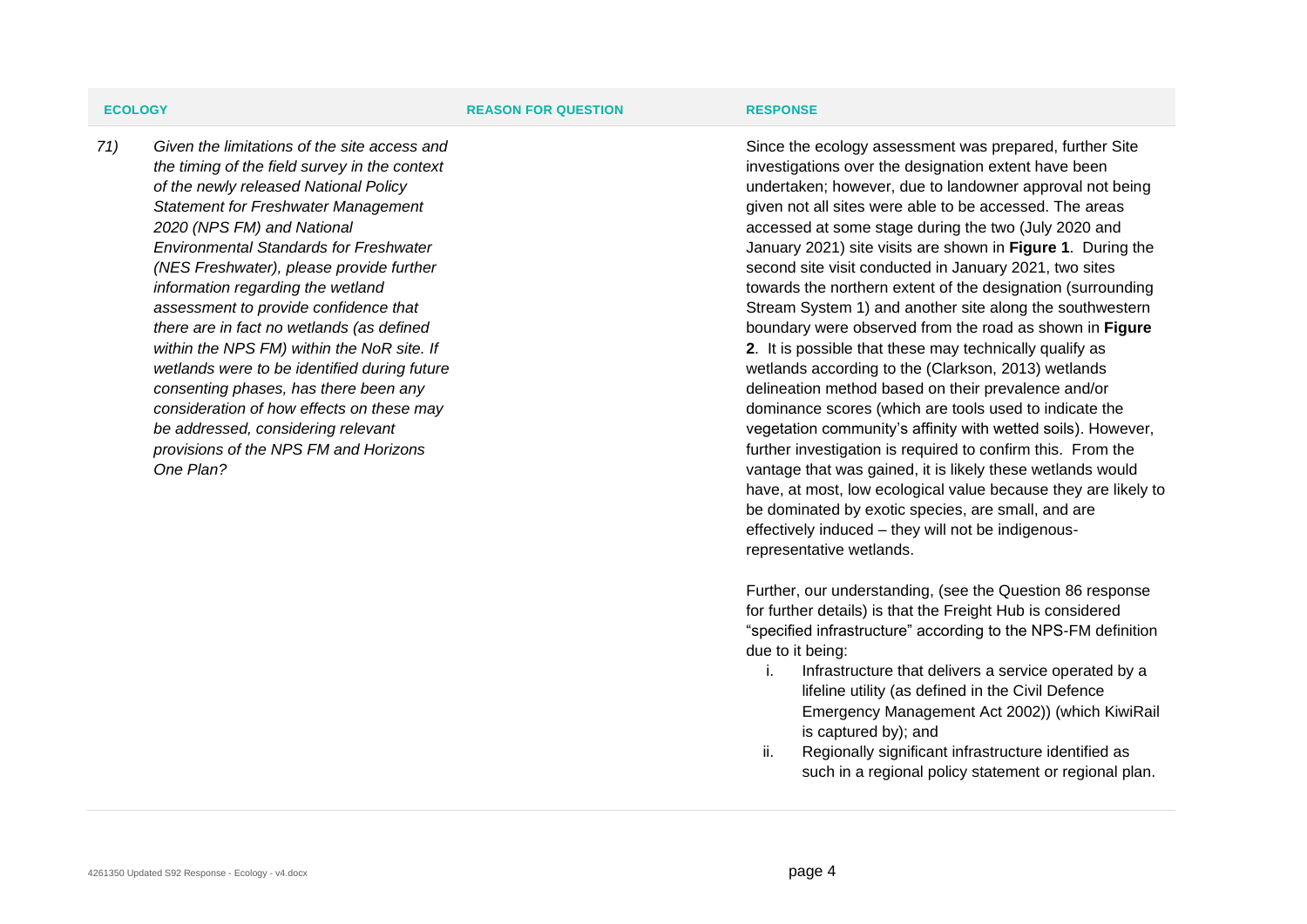| <b>ECOLOGY</b> | <b>REASON FOR QUESTION</b> | <b>RESPONSE</b>                                                                                                                                                                                                                                                                                                                                                                                                                                                                                                                                                                                                                                                                                                                                                                                                                                                                                                                                                                                                                                                                                                                       |
|----------------|----------------------------|---------------------------------------------------------------------------------------------------------------------------------------------------------------------------------------------------------------------------------------------------------------------------------------------------------------------------------------------------------------------------------------------------------------------------------------------------------------------------------------------------------------------------------------------------------------------------------------------------------------------------------------------------------------------------------------------------------------------------------------------------------------------------------------------------------------------------------------------------------------------------------------------------------------------------------------------------------------------------------------------------------------------------------------------------------------------------------------------------------------------------------------|
|                |                            | Therefore, a consenting pathway is provided for through 3.22<br>of the NPS-FM 2020. This provides that effects are managed<br>through the "effects management hierarchy". If wetlands are<br>confirmed to be present within the site, we consider there is<br>sufficient space and scope within the site to sufficiently<br>manage the effects, through the effects management<br>hierarchy set out in the NPS-FM. The details of the effects<br>management hierarchy application will be included and<br>confirmed with Council during the regional consenting phase.<br>At this stage, we do not believe it appropriate to speculate on<br>the location and/or ratio for any such effects management,<br>but in our view there is potential that the site may contain<br>only poor (if any) exotic induced wetlands and has sufficient<br>space and scope to adequately manage any effects on those<br>wetlands. It is unlikely that aquatic compensation would need<br>to be applied, but our interpretation is that the NPS-FM<br>definition of "effects management hierarchy" does provide for<br>this to be utilised if needed. |

### **5.3 Freshwater ecology**

### **5.3.1 Classification of streams**

*72) Please clarify the approach taken to classifying streams and provide further information as to the justification for the classification and values of streams that have not been visually inspected and, where appropriate, identify whether or how any uncertainty pertaining to affected stream length and values has factored into the assessment.*

The AEE states that the definitions within the Auckland Unitary Plan were referred to (page 9) however, the descriptions of the streams and the associated photos do not align with these definitions. For example, an ephemeral stream always has its bed above the water table, however Image 1 shows an 'ephemeral stream' which has water present. Conclusions are drawn that the entire Stream 1

The ecological valuation of aquatic systems is a synthesis of site data and other information, drawn from a range of sources and criterion (such as those contained in the EIANZ guidelines) and the classification of a stream into one of three hydrological regimes is of minor importance and does not always reflect a particular value.

As discussed in Technical Report F – Assessment of Ecological Values and Effects, the One Plan does not contain stream classification definitions. As such, the Auckland Unitary Plan definitions were developed for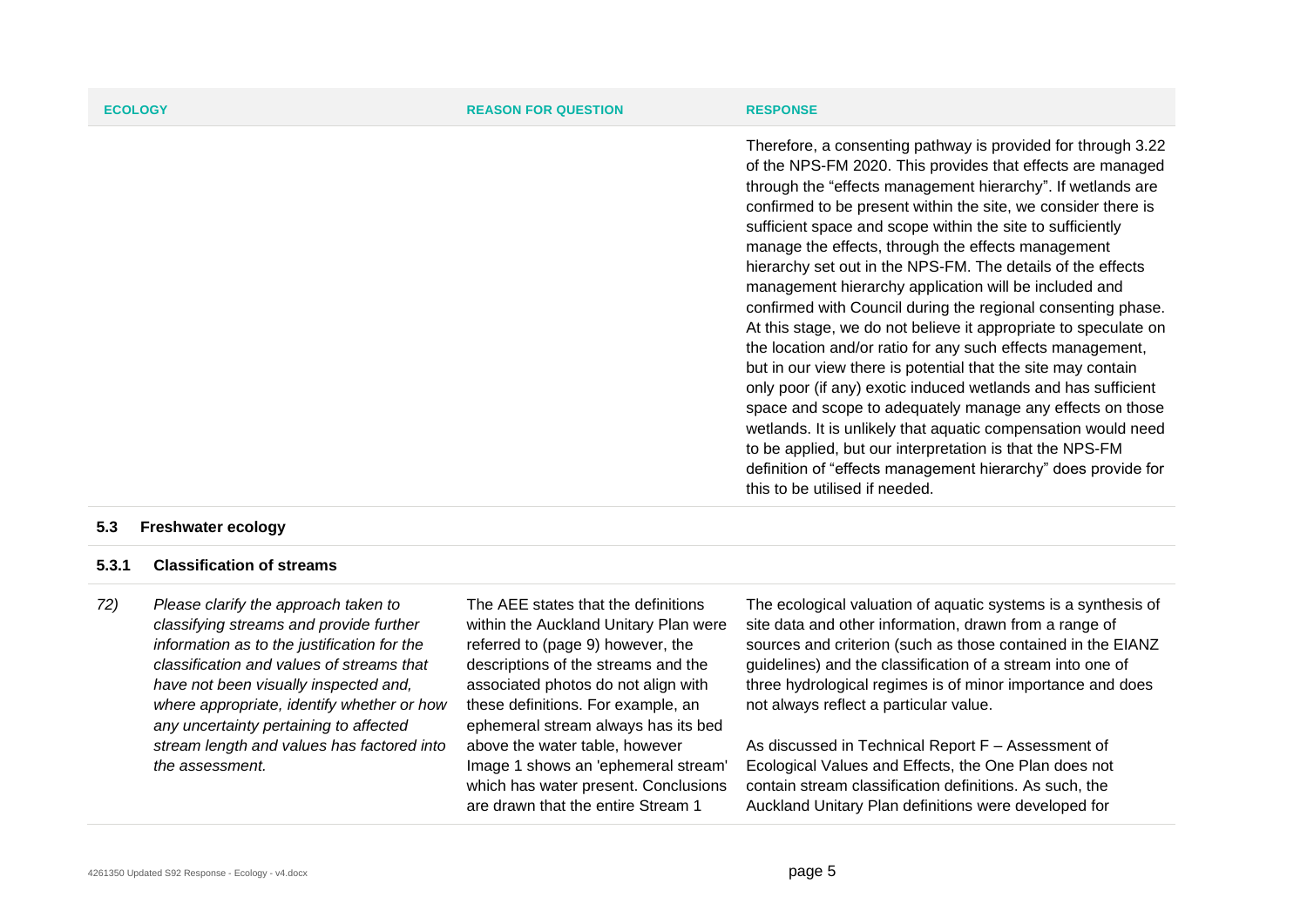catchment is ephemeral, based on the small amount of stream length that could be accessed. When comparing the size of this catchment (623ha) and adjacent catchments (including the central perennial 'Northern tributary', with a catchment area of 596ha), it is expected that at least some of the stream is intermittent or permanent. The stormwater report identifies that much of the stream length is activity eroding (page 8), suggesting flows may be more than ephemeral. Further, some stream length appears to have been excluded from the site maps.

permanent (commonly called perennial), intermittent, and ephemeral streams/reaches and applied in the context of landscape and the One Plan objectives and policies. **Appendix 1** includes the relevant definitions and how these have been interpreted and applied.

Following a further site visit in January 2021, we have reclassified the northern most branch of Stream system 1 as intermittent but retained the other branches as ephemeral. These changes do not alter the overall valuation and outcomes of the ecological impact assessment. There are still sections of this system (particularly downstream of the various confluences) that we have not been able to visit and have therefore not classified. These changes are portrayed in **Figure 2**.

### **5.3.2 Freshwater fauna**

*73) Noting the above, what level of certainty can be given to the conclusions as to the ecological values of the site, including as to the presence of fish species.*

In the absence of field surveys, the AEE relies on the NZ Freshwater Fish Database and the 'surveyors experience' to inform the potential species present within the NoR. Six species of native fish, kōura and kākahi being present within the wider catchment (table 7, page 19), but the AEE concludes that only one species would likely be present within the NoR. The size of the upstream catchments intuitively suggests it is likely that multiple species would be present, either permanently or

Although catchment size is an attribute considered under the "representative" and "ecological context" EIANZ matters, it is not a reasonable predictor, in itself, of instream ecological value and taxonomic richness.

The site visits undertaken combined with both the review of aerials and sighting of some areas from a distance is sufficient to accurately estimate the conditions and flow patterns of unvisited sections. This is also sufficient to estimate (given the similarities in land uses and land modifications across the catchment) the instream flora and fauna values. We have a high level of confidence at this stage of those estimates based on the work carried out to date.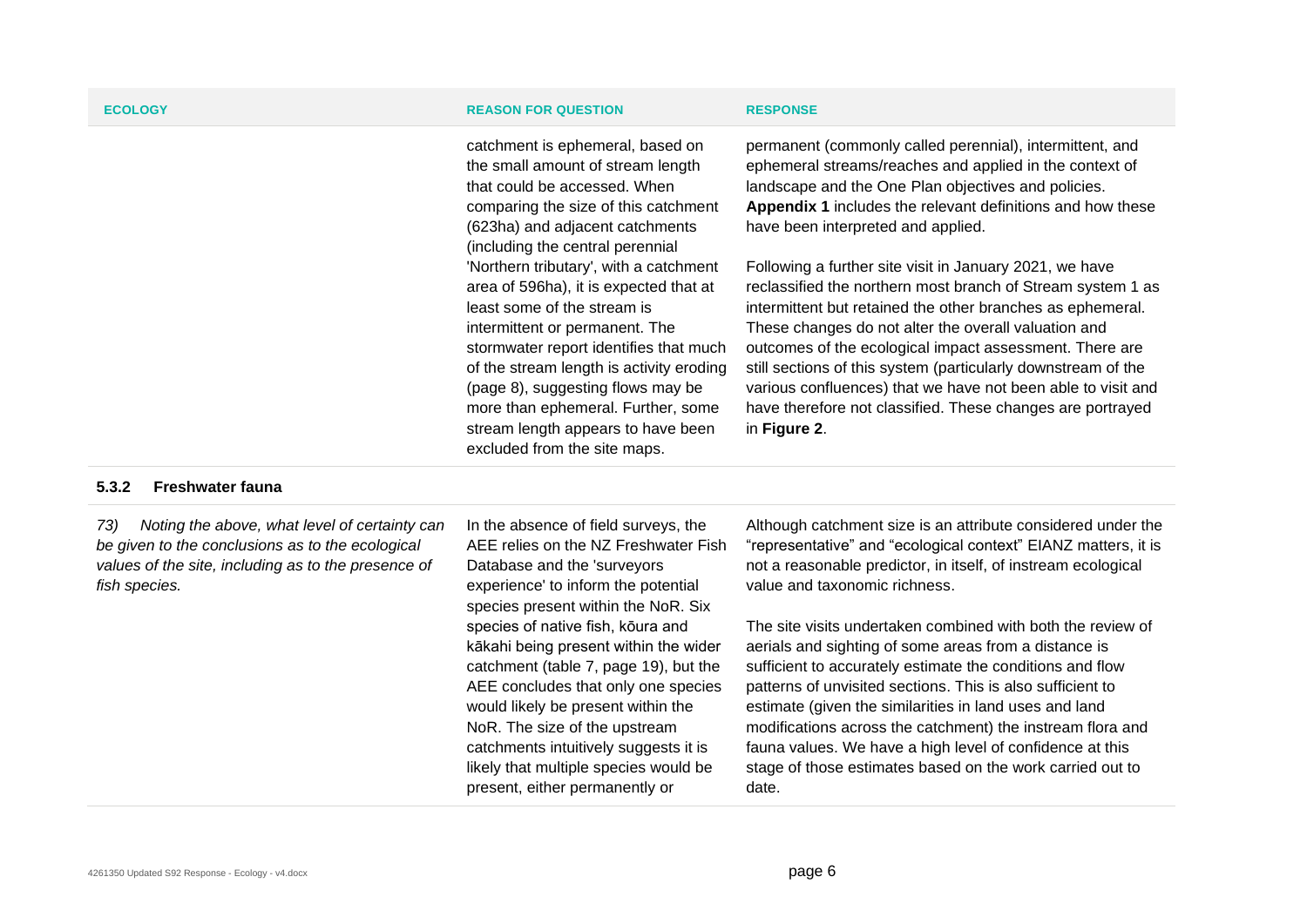| <b>ECOLOGY</b>                                                                                       | <b>REASON FOR QUESTION</b>                                                                                                                                                                                                                                                                                                                                                                       | <b>RESPONSE</b>                                                                                                                                                                                                                                                                                                                                                                                                                                                                                                                                                                                                                                                                                                                                                                                                                                                                                                                                                                                                                                                                                                                                                                                                                                                                                                                                                                                                                                  |
|------------------------------------------------------------------------------------------------------|--------------------------------------------------------------------------------------------------------------------------------------------------------------------------------------------------------------------------------------------------------------------------------------------------------------------------------------------------------------------------------------------------|--------------------------------------------------------------------------------------------------------------------------------------------------------------------------------------------------------------------------------------------------------------------------------------------------------------------------------------------------------------------------------------------------------------------------------------------------------------------------------------------------------------------------------------------------------------------------------------------------------------------------------------------------------------------------------------------------------------------------------------------------------------------------------------------------------------------------------------------------------------------------------------------------------------------------------------------------------------------------------------------------------------------------------------------------------------------------------------------------------------------------------------------------------------------------------------------------------------------------------------------------------------------------------------------------------------------------------------------------------------------------------------------------------------------------------------------------|
|                                                                                                      | temporarily passing through to upper<br>reaches.                                                                                                                                                                                                                                                                                                                                                 |                                                                                                                                                                                                                                                                                                                                                                                                                                                                                                                                                                                                                                                                                                                                                                                                                                                                                                                                                                                                                                                                                                                                                                                                                                                                                                                                                                                                                                                  |
| <b>Macroinvertebrate communities</b><br>5.3.3                                                        |                                                                                                                                                                                                                                                                                                                                                                                                  |                                                                                                                                                                                                                                                                                                                                                                                                                                                                                                                                                                                                                                                                                                                                                                                                                                                                                                                                                                                                                                                                                                                                                                                                                                                                                                                                                                                                                                                  |
| Please undertake sampling if possible to<br>74)<br>inform the current ecological values of the site. | No macroinvertebrate sampling was<br>undertaken to inform the AEE and the<br>report considers that the community<br>composition could be reliably<br>estimated without sampling. While it is<br>accepted that the existing<br>environment is degraded,<br>macroinvertebrate community indices<br>aid in determining the extent of<br>degradation and can guide effects<br>management approaches. | Macroinvertebrate sampling was carried out in January 2021<br>in the northern tributary of Stream system 2 as well as within<br>the upper extent of Branch D of stream system 1. The results<br>indicate the watercourses are in poor quality and have<br>probable severe pollution (Stark & Maxted, 2007). Further<br>details of the sampling are provided in Appendix 2. They<br>also fall well below the National bottom lines contained within<br>Table 14 (Appendix 2B) of the NPS-FM. Further, the<br>macroinvertebrate communities resemble what would be<br>expected in intermittent reaches typified by standing rather<br>than flowing water. Overall, the results are consistent with<br>our Low Ecological Valuation of the watercourses (when also<br>considering the condition of the bed substrate, vegetation,<br>water, etc) in the Ecological Assessment.<br>Fish sampling has not been undertaken as the prevailing<br>weather and stream conditions at the time of the second site<br>visit in January 2021 were considered extreme (in terms of<br>temperature, depth etc). We concluded that effective survey<br>techniques would unduly stress any captured fish. The<br>addition of site-specific fish data was not considered<br>necessary enough to warrant applying undue stress<br>(including possible death) on any resident fish (perhaps a<br>few eels). In any event, we are comfortable with the<br>assessment. |
|                                                                                                      |                                                                                                                                                                                                                                                                                                                                                                                                  |                                                                                                                                                                                                                                                                                                                                                                                                                                                                                                                                                                                                                                                                                                                                                                                                                                                                                                                                                                                                                                                                                                                                                                                                                                                                                                                                                                                                                                                  |

### **5.3.4 Overall stream values**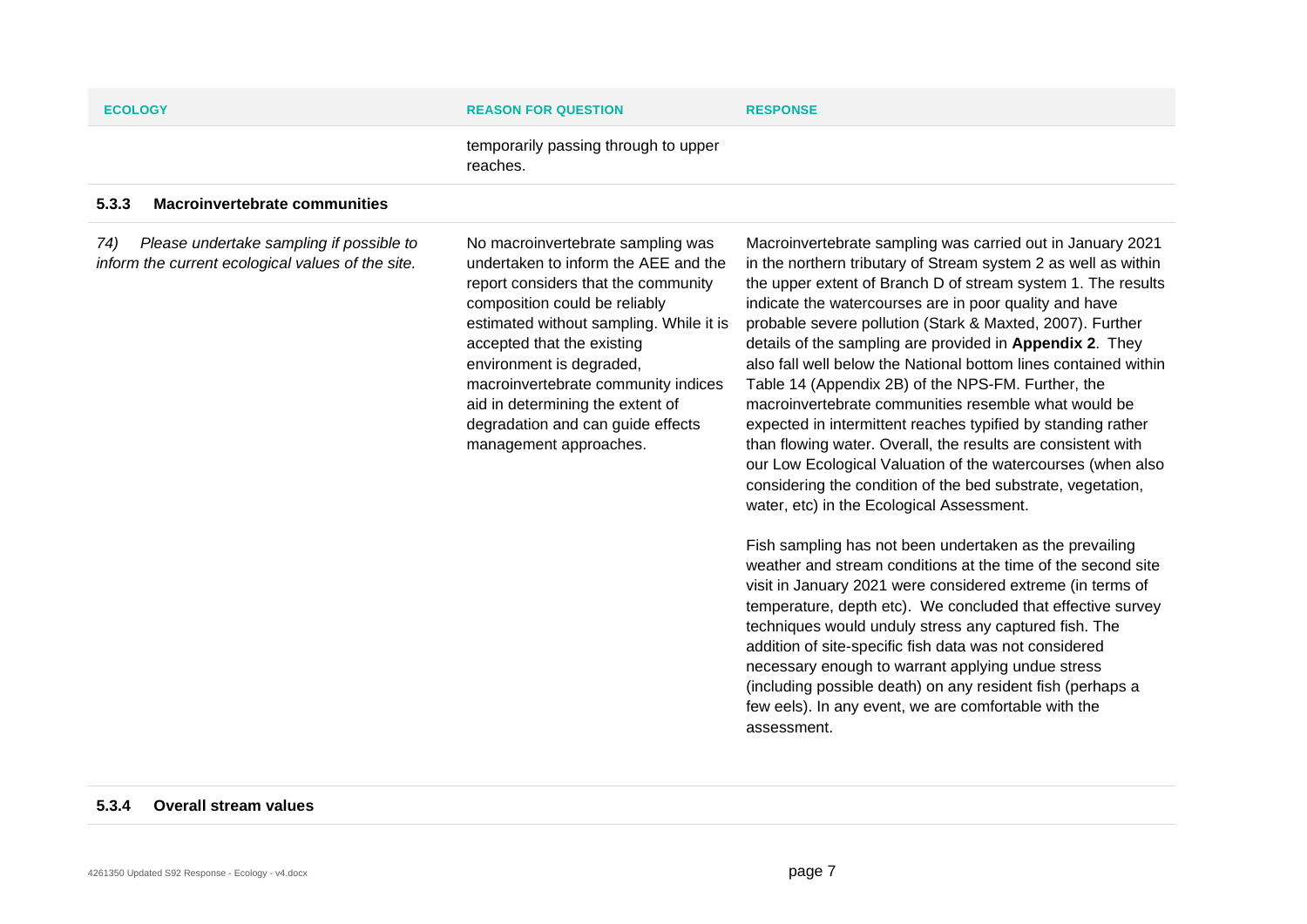*75) Did the assessment take into account the adapted criteria as set out in Appendix A, and if not, please make comment on the suitability of this approach for the affected streams.*

### **ECOLOGY REASON FOR QUESTION RESPONSE**

While the use of the Ecological Impact Assessment (EcIA). EIANZ guidelines for use in New Zealand: Terrestrial and freshwater ecosystems (2nd ed.) 2018 (EcIAG) is helpful, the criteria within the EcIAG for freshwater systems are not as easy to apply as those for terrestrial systems. In other projects, Boffa Miskell have adapted those criteria to utilise standard measures of freshwater ecosystem health (refer for example to the table appended to these questions). This approach does not include 'negligible' ecological value, which is more typically associated with concrete lined channels that completely lack instream habitat or riparian margin.

The assessment did not take into account the criteria provided in Appendix A of the section 92 request.

The approach provided in Appendix A of the Council's section 92 request appears to focus on biological (e.g. benthic macroinvertebrate community indices) and morphological features (e.g. bank stability, channelisation). We consider this to be a subset of the more holistic EIANZ criteria that we included in our assessment. We consider that the application of the more holistic EIANZ criteria are more appropriate in the context of a Notice of Requirement as they consider the potential landscape-wide ecological effect of the proposed change in land-use. Some of the metrics contained within the Appendix A criteria would be better suited to the regional consenting phase (in terms of informing the EIANZ criteria).

### **5.3.5 Receiving environments**

*76) Please provide assessment of the environment that will receive flows from the proposed freight hub, including but not limited to, those areas that would be impacted by sediment discharges, water quality changes, changes in flow regime resulting from the proposed modification and stormwater management approach. Note that this receiving environment includes stream reaches outside of the NoR.*

Overall, we consider a detailed assessment of the receiving environment and its sensitivities to stormwater inputs is appropriate at the regional consent phase when there is a better understanding of the project's details including the details of the stormwater treatment approach and resulting potential contaminants.

The southern stormwater basin is proposed to discharge into the northern tributary of Stream System 2. This inadvertently coincides with the lower sections of the already assessed length. In addition, macroinvertebrate samples were collected from here during the site visit in January 2021 and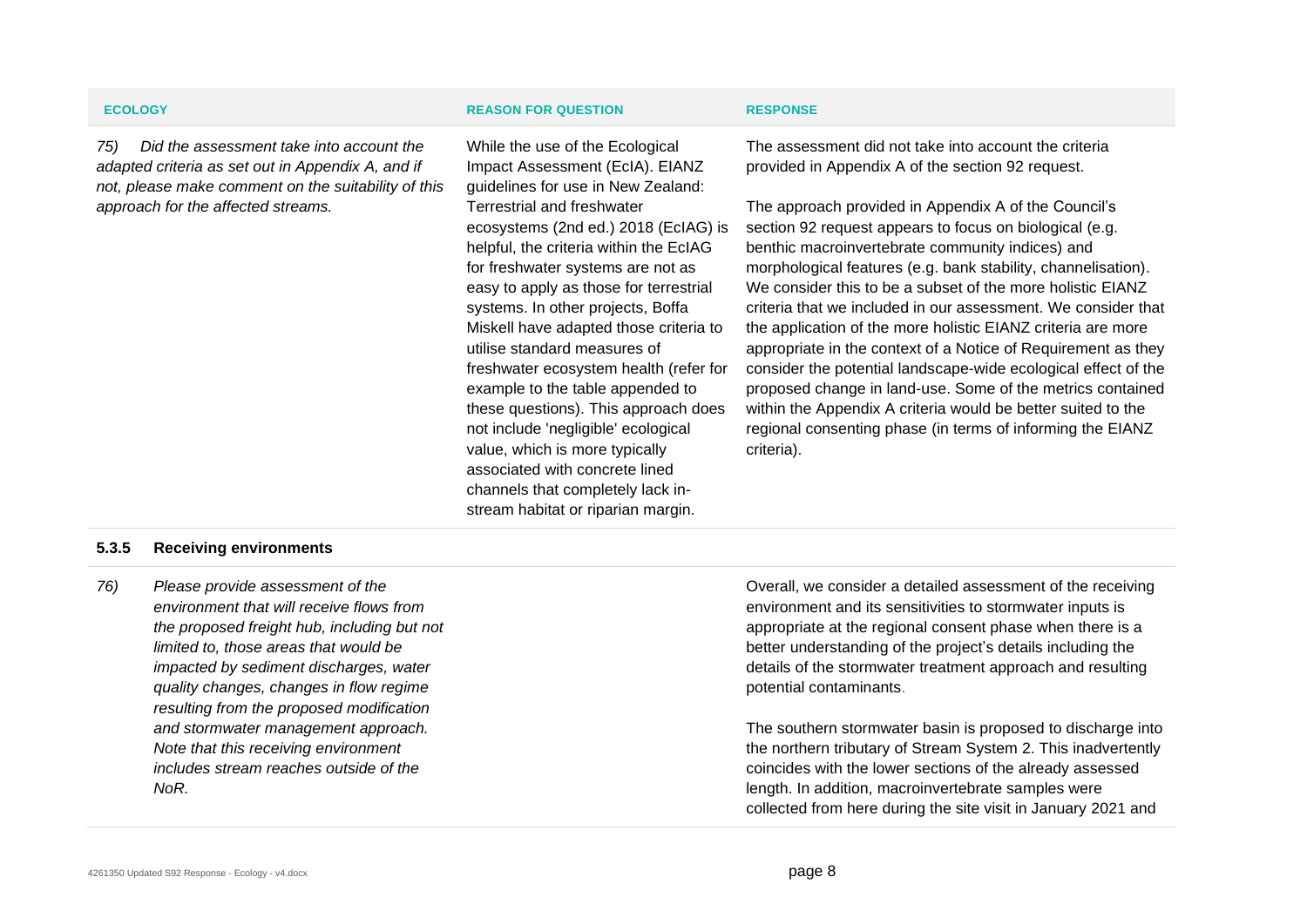| <b>ECOLOGY</b> |                                                                                                                                                                                                                                                                                       | <b>REASON FOR QUESTION</b>                                                                                                                           | <b>RESPONSE</b>                                                                                                                                                                                                                                                                                                                                                                                                                                                                                                                                                           |
|----------------|---------------------------------------------------------------------------------------------------------------------------------------------------------------------------------------------------------------------------------------------------------------------------------------|------------------------------------------------------------------------------------------------------------------------------------------------------|---------------------------------------------------------------------------------------------------------------------------------------------------------------------------------------------------------------------------------------------------------------------------------------------------------------------------------------------------------------------------------------------------------------------------------------------------------------------------------------------------------------------------------------------------------------------------|
|                |                                                                                                                                                                                                                                                                                       |                                                                                                                                                      | have confirmed our initial assessment of its value and<br>sensitivity - both of which are low.                                                                                                                                                                                                                                                                                                                                                                                                                                                                            |
| 77)            | Please provide further information on the<br>link between what is expected to be<br>discharged from the sediment controls and<br>the receiving environment, how this is<br>measured, and what is considered an<br>acceptable discharge from the site to the<br>receiving environment. | There does not appear to be a clear<br>link between what ultimately comes<br>off the site and the resulting effects on<br>the receiving environment. | This information will be captured at the regional consenting<br>phase once detailed design of the Regional Freight Hub has<br>been undertaken and a better understanding of the<br>discharges, and the mechanism for discharge into the<br>receiving environment are known.<br>However, based on our site investigations and the desktop                                                                                                                                                                                                                                  |
|                |                                                                                                                                                                                                                                                                                       |                                                                                                                                                      | review work undertaken, we are confident there are no<br>sensitive areas in the receiving environment that will be<br>potentially within the zone of reasonable mixing.                                                                                                                                                                                                                                                                                                                                                                                                   |
|                |                                                                                                                                                                                                                                                                                       |                                                                                                                                                      | Furthermore, any discharges and relevant controls will be<br>subject to New Zealand industry standard and the One Plan -<br>Schedule E: Surface Water Quality Targets requirements as<br>a minimum (Schedule E includes a range of water quality<br>metrics and the required concentrations/measures beyond<br>the zone of reasonable mixing). The level of compliance with<br>Schedule E will be considered at the regional consenting<br>stage.                                                                                                                         |
| 78)            | Please assess stream erosion in light of<br>relevant policies of the NPS FM.                                                                                                                                                                                                          | The stormwater report identifies that<br>stream erosion is a 'limited concern'<br>as the affected streams are already<br>highly modified.            | The NPS-FM does not directly address erosion, but does<br>address deposited sediment in rivers (section 3.25). As<br>noted in the AEE the streams are all soft bottomed and<br>probably have always been soft bottomed since forest<br>clearance, if not before, given the gradient and the alluvial<br>plains in which they run. There are no assessments to be<br>made other than the streams have soft bottomed bed and so<br>soft bottomed communities. For a more detailed analysis of<br>provisions of the NPS-FM, please refer to the response to<br>question 177. |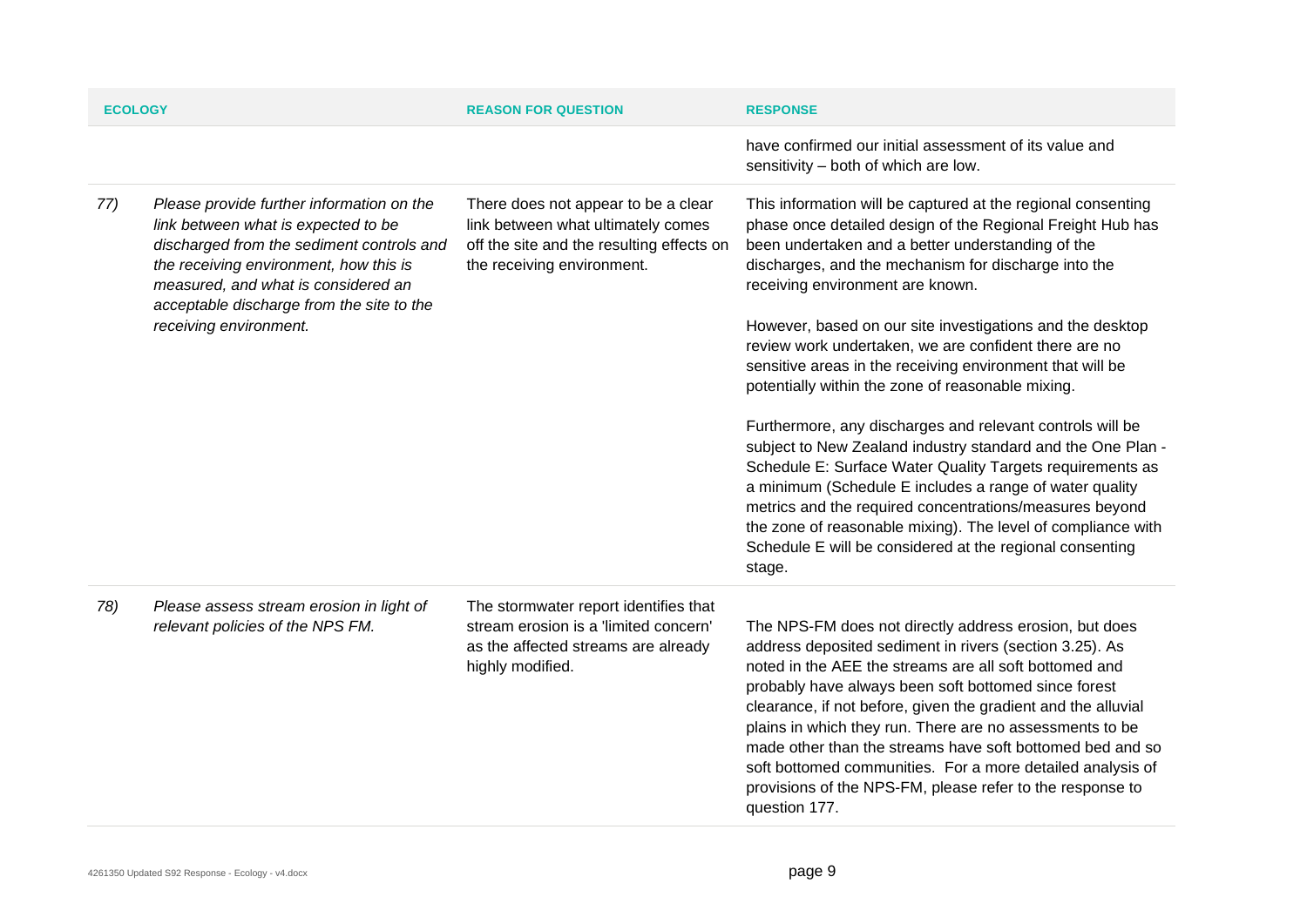| <b>ECOLOGY</b>      |                                                                                                                                             | <b>REASON FOR QUESTION</b>                                                                                                                                                                                                      | <b>RESPONSE</b>                                                                                                                                                                                                                                                                                                                                                                                                                                                                                                                                                                                                                                                                                                                                                                                                                                                                                                                                                                                                                                                                                                       |
|---------------------|---------------------------------------------------------------------------------------------------------------------------------------------|---------------------------------------------------------------------------------------------------------------------------------------------------------------------------------------------------------------------------------|-----------------------------------------------------------------------------------------------------------------------------------------------------------------------------------------------------------------------------------------------------------------------------------------------------------------------------------------------------------------------------------------------------------------------------------------------------------------------------------------------------------------------------------------------------------------------------------------------------------------------------------------------------------------------------------------------------------------------------------------------------------------------------------------------------------------------------------------------------------------------------------------------------------------------------------------------------------------------------------------------------------------------------------------------------------------------------------------------------------------------|
|                     |                                                                                                                                             |                                                                                                                                                                                                                                 |                                                                                                                                                                                                                                                                                                                                                                                                                                                                                                                                                                                                                                                                                                                                                                                                                                                                                                                                                                                                                                                                                                                       |
| 79)                 | Please clarify whether KiwiRail intends to<br>include an Erosion and Sediment Control<br>Plan as part of a construction management<br>plan. | The Stormwater Flooding<br>Assessment (page 9) recommends an<br>Erosion and Sediment Control Plan<br>as part of the construction<br>management but there is no<br>reference to this in conditions.                              | Erosion and sediment control will be assessed as part of the<br>regional consent process with any appropriate conditions<br>prepared at that stage.                                                                                                                                                                                                                                                                                                                                                                                                                                                                                                                                                                                                                                                                                                                                                                                                                                                                                                                                                                   |
|                     | 5.3.6 Fish passage                                                                                                                          |                                                                                                                                                                                                                                 |                                                                                                                                                                                                                                                                                                                                                                                                                                                                                                                                                                                                                                                                                                                                                                                                                                                                                                                                                                                                                                                                                                                       |
| 80)<br>considering: | Please provide further clarification and/or<br>technical justification to support this assertion,                                           | The AEE report states that if designed<br>correctly, culverts can have a positive<br>magnitude of effect on fish passage<br>(page 29). Please clarify what was<br>considered to be an "upgrade" for the<br>purposes of the AEE. | The assertion that correctly installed culverts will have a<br>positive magnitude of effect considers the existing habitat<br>quality and passage difficulties against the habitat<br>opportunity in the upstream areas of the northern tributary of<br>Stream system 2.<br>The following current conditions were considered relevant to<br>this assertion:<br>a. Stock have free and ready access to the stream<br>throughout the site which has resulted in<br>homogenous instream conditions (slumped and<br>pugged banks, soft benthos with often >10 cm thick<br>fine sediment (<2 mm) layer, predominant slow run<br>habitats).<br>b. No riparian vegetation exists to provide shade (and<br>mitigate temperatures) and organic inputs (apart<br>from a small vegetated patch towards the<br>downstream extent (near where the southern<br>stormwater drain is proposed to discharge)).<br>c. Landowners spoken to on the site visits have stated<br>the stream is prone to drying in areas (i.e. not<br>throughout), particularly downstream of the Railway<br>Rd and existing railway culvert. Based on these |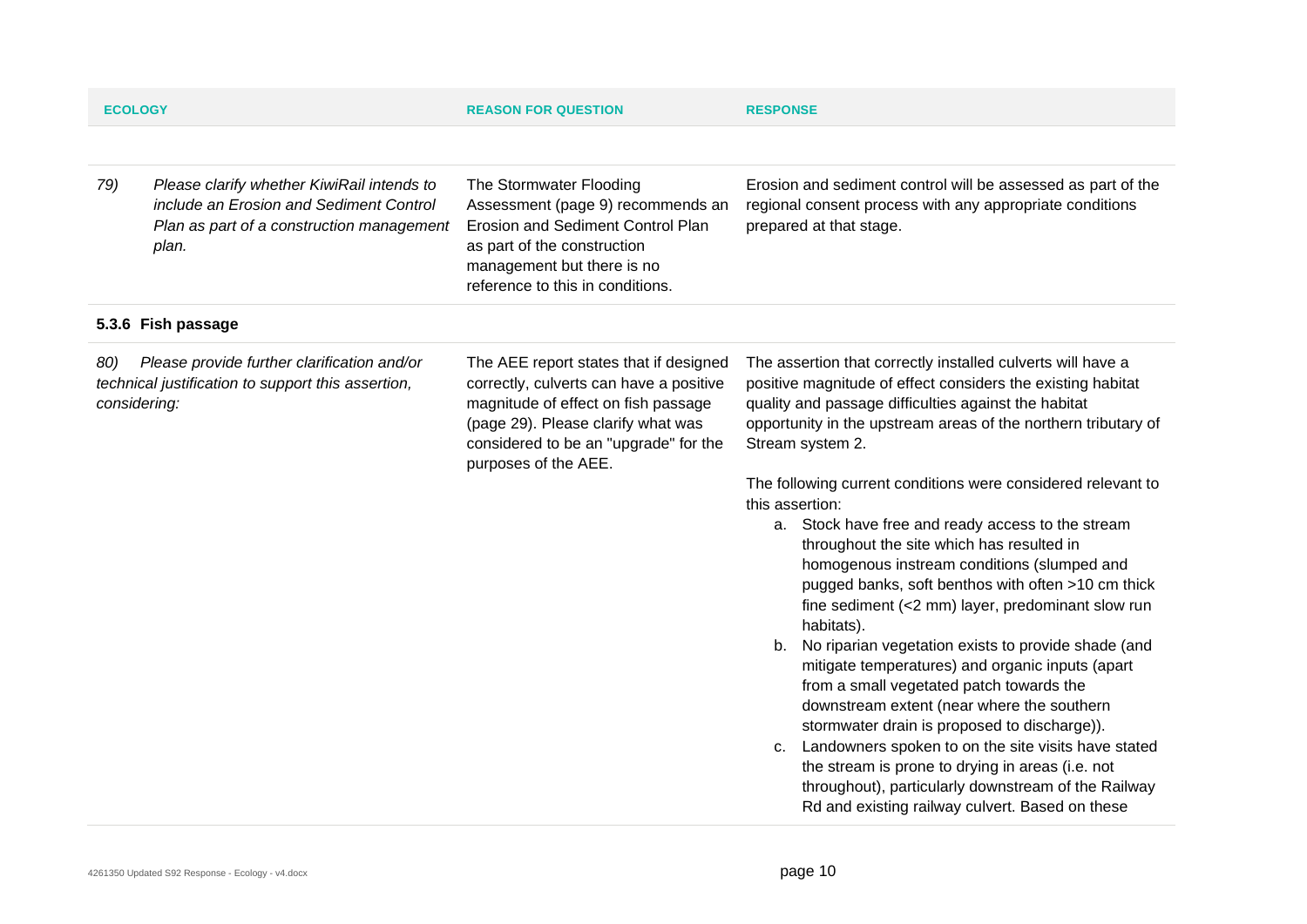accounts, it appears drying occurs as water is held up/retained behind the existing culvert structures and velocities are not enough during extended dry/low flow periods to cause continual flow through the structures (essentially it appears evaporation exceeds the flow rate). During these times, migrating fish need to either reside within the stressful conditions in the stream through the NoR site or return downstream to the main stem of Mangaone Stream.

Overall, the current passageway to the better upstream habitats is considered stressful, and potentially obstructed for periods.

The construction of culverts as per the NES-FW (which follows the approach of the New Zealand Fish Passage Guidelines) will provide for, in our opinion, better passageway for fish through the site (as well as better resting/inhabiting habitat in the culverts than currently exists provided an adequate streambed is included through the culverts/pipes). Therefore, when considering the current passage issues/stressors compared with what is likely from the development of the land, we maintain our view that there will be a positive magnitude of effect and subsequent net gain in fish passage.

Pipe length, in and of itself, is often the sole consideration for ascertaining fish passage likelihood. However, there are a number of other factors which should be considered, especially in the flat topography offered by this site. Culvert width and gradient are other important factors. While the exact culvert metrics will be confirmed as part of the regional consent phase, we are confident the culverts can be sized

*(i) The extent of proposed piping relative to total length of streams;*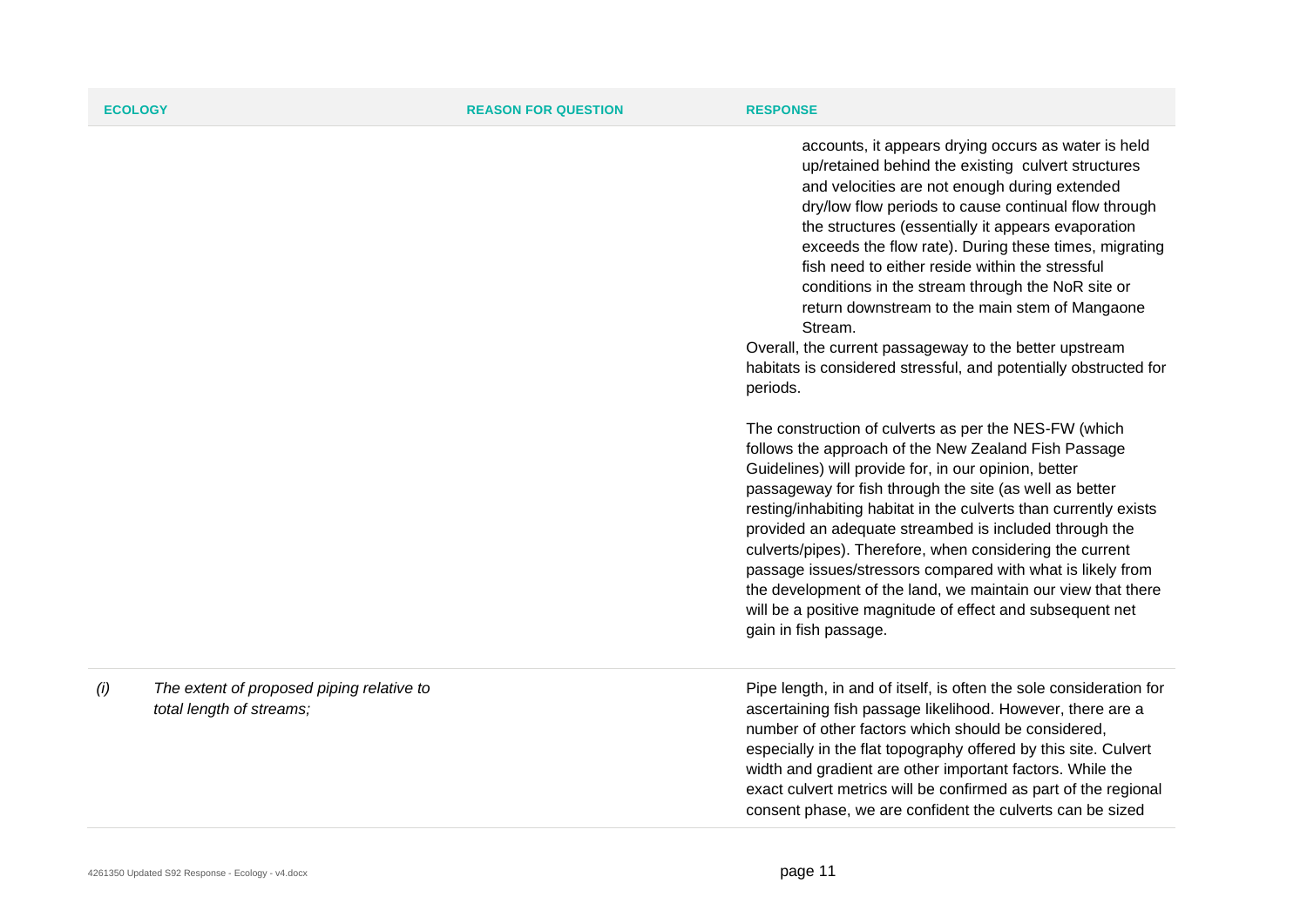| <b>ECOLOGY</b> |                                                                                     | <b>REASON FOR QUESTION</b> | <b>RESPONSE</b>                                                                                                                                                                                                                                                                                                                                                                                                                                                                                                         |
|----------------|-------------------------------------------------------------------------------------|----------------------------|-------------------------------------------------------------------------------------------------------------------------------------------------------------------------------------------------------------------------------------------------------------------------------------------------------------------------------------------------------------------------------------------------------------------------------------------------------------------------------------------------------------------------|
|                |                                                                                     |                            | and at such a low gradient that a "natural stream channel"<br>can form along the base of the culvert. Fish passage is<br>expected to be easily and readily available to fish throughout<br>the year (where currently, landowners suggest small sections<br>dry out in the height of summer due to flow modifications<br>from existing structures).                                                                                                                                                                      |
| (ii)           | The overall length of culverted sections that<br>fish will be expected to traverse; |                            | Stream system 1:<br>Total culverted length: to reach D subcatchment - 449 m;<br>broken into 27 m, 302 m, and 120 m sections<br>To reach A, B, and C subcatchments 432 m, where the<br>upper section is a 103 m culvert rather than the 120 m<br>(culvert branches).<br>Stream system 2, northern tributary:<br>Total culvert length 678 m.<br>The flat topography of the site means (assuming<br>culverts/pipes are sized and installed as per the NES-FW)<br>there are not expected to be any velocity and/or gradient |
| (iii)          | The lack of definitive aquatic ecology<br>assessment for affected areas; and        |                            | barriers within the culverts/pipes.<br>We are unsure what the reviewer is referring to here, though<br>we note the following that has contributed to the assessment:<br>Qualitative site-specific information and descriptions<br>(including landowner insight where gathered)<br>Subsequent macroinvertebrate community analyses<br>following the January 2021 site visit<br>Desktop review of existing information, both locally<br>(near the designation) and regionally.                                            |
| (iv)           | The New Zealand Fish Passage<br>Guidelines, the NPS FM and NES<br>Freshwater.       |                            | The details from the New Zealand Fish Passage Guidelines<br>provided in the NPS-FM and NES-FW will be followed as<br>now required by these policy documents. The details and                                                                                                                                                                                                                                                                                                                                            |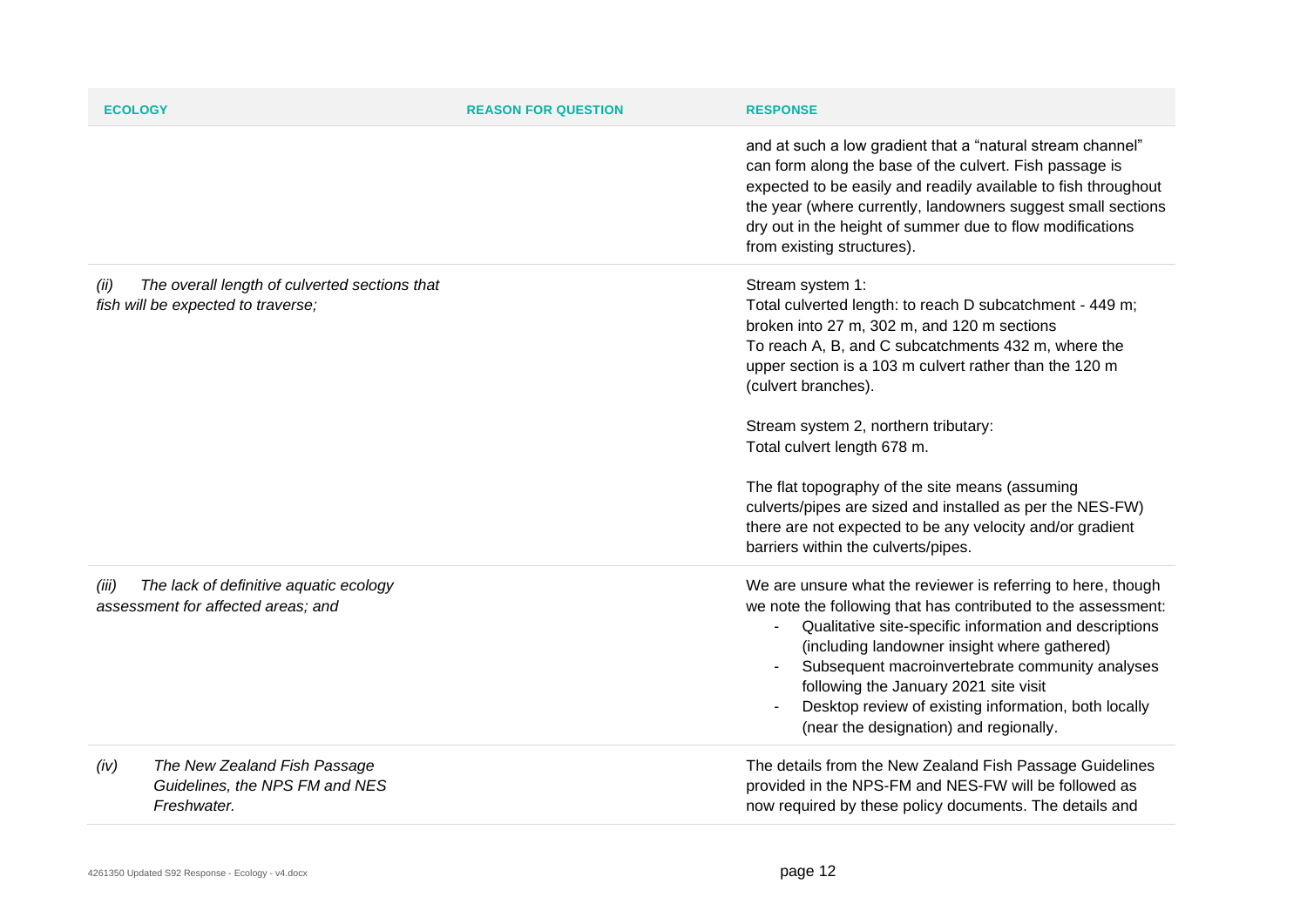| <b>ECOLOGY</b> |                                                                                             | <b>REASON FOR QUESTION</b> | <b>RESPONSE</b>                                                                                                                                                                                                                                                                                                                                                                                                          |
|----------------|---------------------------------------------------------------------------------------------|----------------------------|--------------------------------------------------------------------------------------------------------------------------------------------------------------------------------------------------------------------------------------------------------------------------------------------------------------------------------------------------------------------------------------------------------------------------|
|                |                                                                                             |                            | design of the pipe features will be included and considered<br>as part of the regional consent phase rather than the NoR<br>process.                                                                                                                                                                                                                                                                                     |
| 81)            | Has sufficient space been<br>allocated in the NoR for proper<br>measures to be implemented? |                            | In terms of fish passage, we consider there is sufficient<br>space within the site to provide for features/structures,<br>especially given the flat topography of the site. This includes<br>the ability to size culverts to allow for the "stream simulation"<br>approach to culverting to be utilised. The exact metrics and<br>design of the culverts will be captured and assessed at the<br>regional consent phase. |

### **5.3.7 Stream loss and modification**

*82) Please provide an assessment of the magnitude of effect at this scale and outline what measures are available to address these effects, through either mitigation, offset or compensation. Please also identify the likely area requirements/ location for any identified measures, taking into account all relevant provisions of the NPS FM, if any.*

The proposed development will result in the loss of at least 3.8 km of stream. Some of this stream will retain some hydrological function through culverts, however some length will be lost entirely. The AEE states that this will have a 'negligible magnitude of effect' at the Mangaone catchment scale and a 'low magnitude of effect' at the more local stream catchment scale (being Stream System 1 and Stream System 2) (page 27 and 28). At the point of impact and within the NoR, the stream systems will be altered through development.

We consider it is appropriate for a NoR process to focus on the potential landscape-wide ecological effects of the development. Any such site-specific assessment of the magnitude of effect is more appropriately considered at the regional consenting phase once a detailed design is in place. That said, we consider there is enough scope within the Site to manage effects using the effects management hierarchy in the NPS FM should it be required. At this stage of the process, no such mitigation is required to account for landscape-wide ecological effects other than that already discussed, recommended, and/or accounted for in the ecology assessment and design.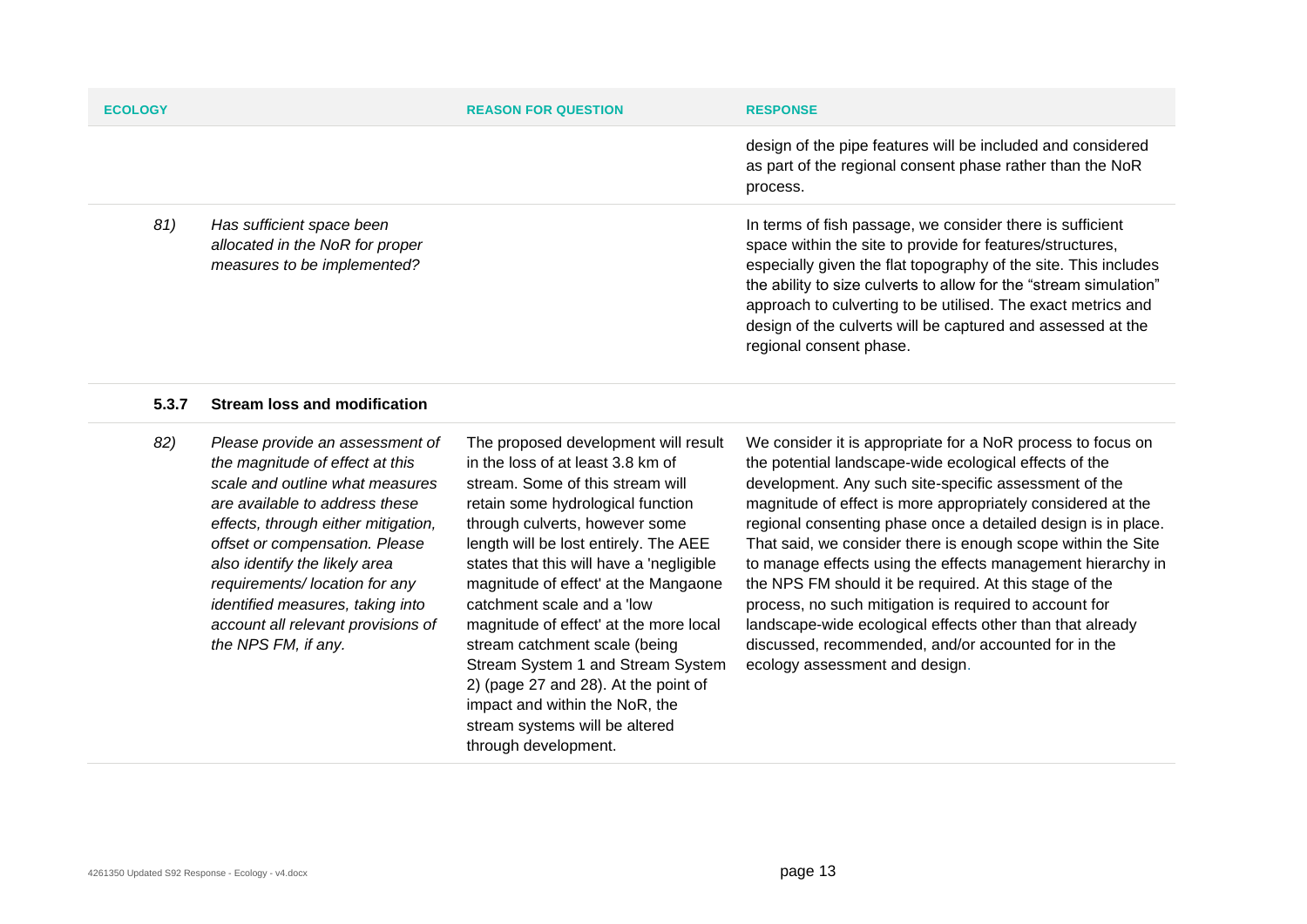| <b>ECOLOGY</b> |                                                                                                  | <b>REASON FOR QUESTION</b>                                           | <b>RESPONSE</b>                                                                                                                                                                                                                                      |
|----------------|--------------------------------------------------------------------------------------------------|----------------------------------------------------------------------|------------------------------------------------------------------------------------------------------------------------------------------------------------------------------------------------------------------------------------------------------|
| 83)            | Please identify numerically the likely length<br>of streams that will remain available for       | The stormwater report states that<br>there is opportunity to enhance | Approximately 445 lineal meters.                                                                                                                                                                                                                     |
|                | enhancement following the development,<br>as intended by the draft indicative<br>Landscape Plan. | retained or reconstructed stream<br>length (page 9).                 | However, the potential width in which stream(s) can be<br>created is as much as $20 m - 30 m$ meaning meanders can<br>be included in the design. Therefore, the as-built stream<br>length is likely to be sufficiently longer than the straight line |

### **5.3.10 Policy direction**

*86) Please identify all relevant provisions of the NPS FM, and provide an assessment of the proposal against any identified provisions, including as to the proposed stream loss and associated considerations including sediment, water quality and flow regime change.*

### **5.4 Effects management and conditions**

*87) Please clarify whether and how KiwiRail intends to implement the recommendations contained within the AEE, particularly in relation to fauna salvage and the maximisation of ecological enhancement opportunities within the site to address effects resulting from terrestrial and freshwater habitat loss.* Recommendations are made within the AEE concerning management of effects which do not appear to have been carried through into the conditions of consent. accommodated at the detailed design phase and/or as conditions of consent at the regional consenting phase. For example, it is expected the consent conditions will require the development and certification of management plan(s) that detail the required management actions (such as fauna salvage).

It is expected the recommendations will be captured and

See response to Q 177) in the Planning s92 Response.

445 m the current design suggests.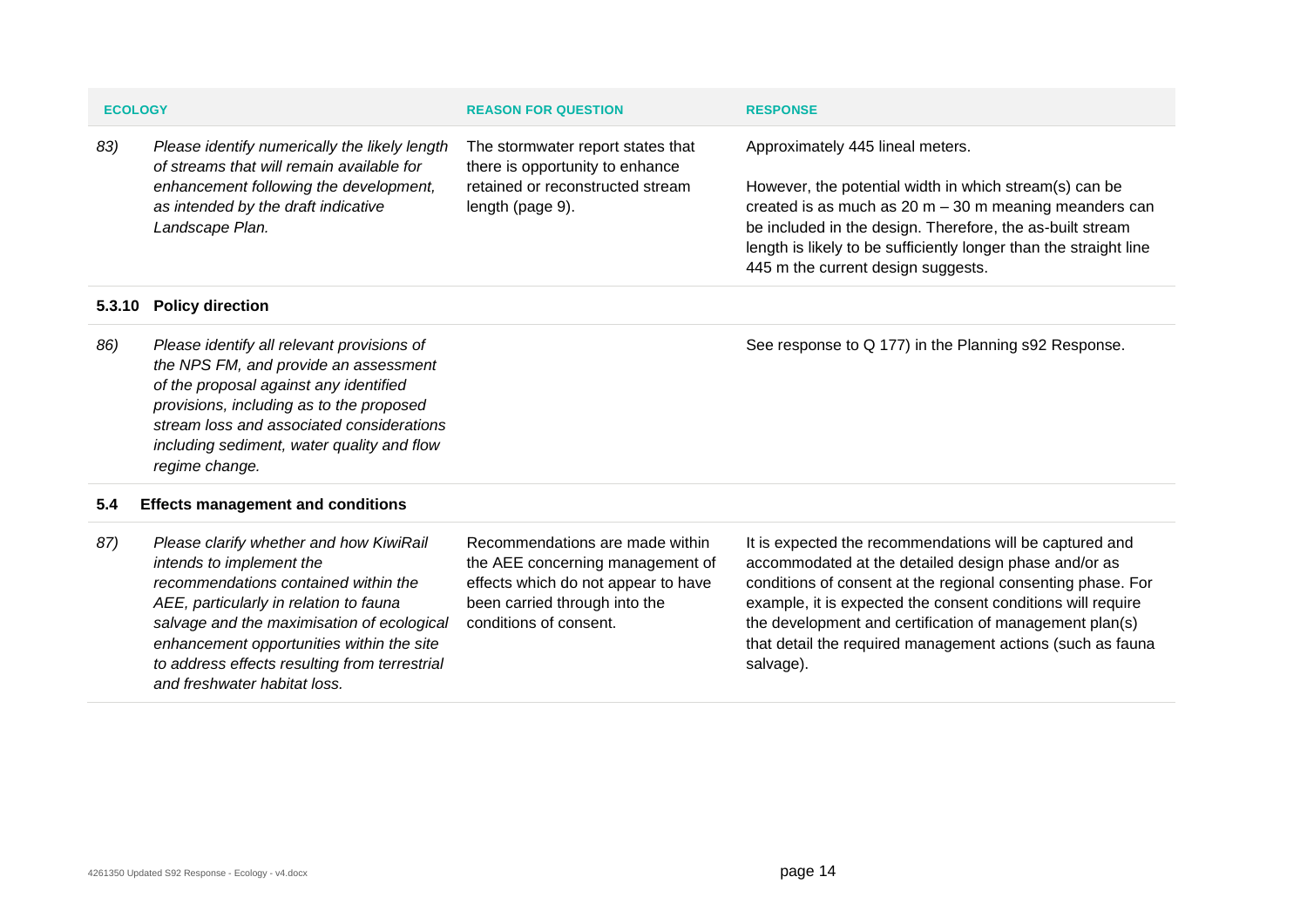## Site figures

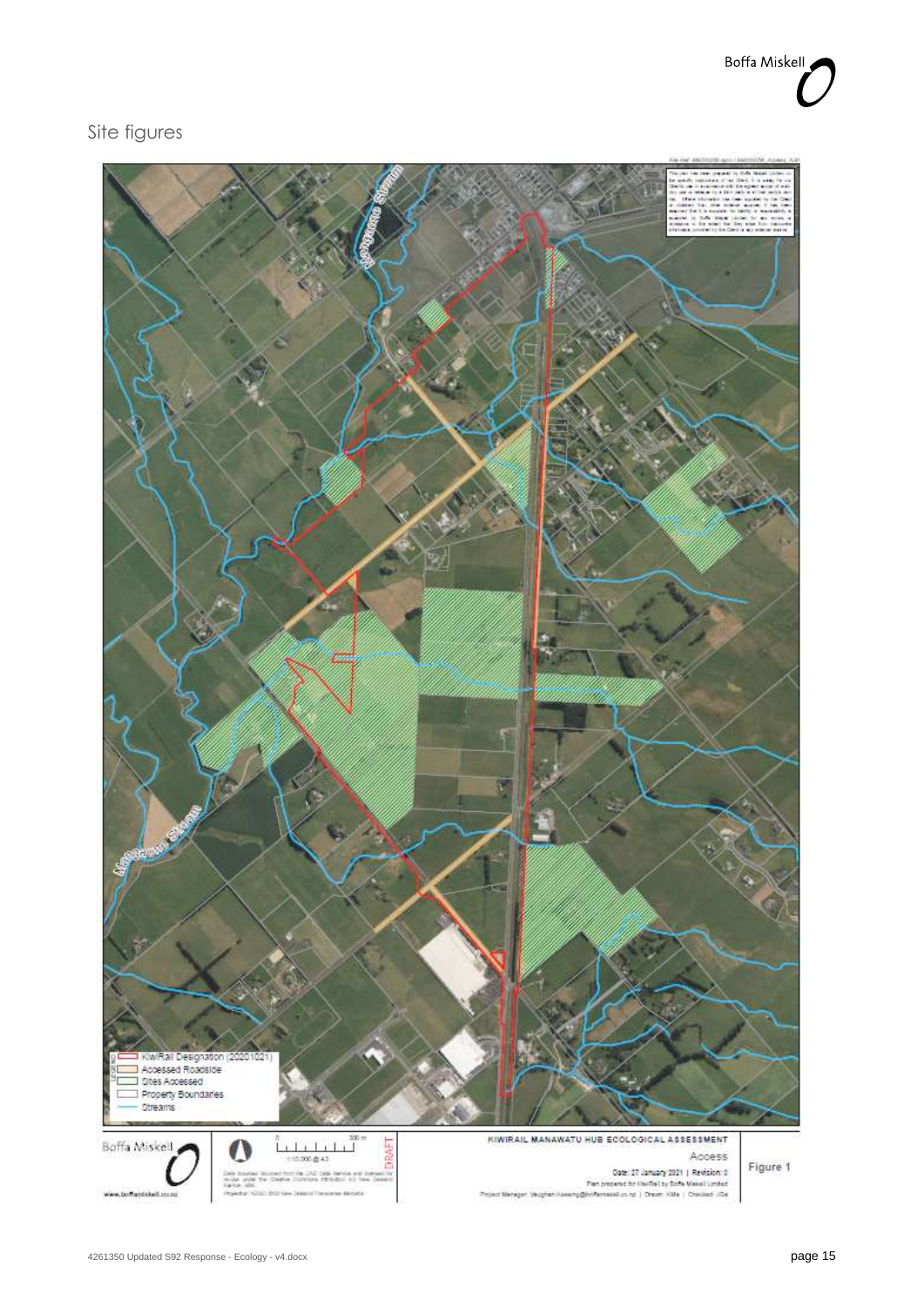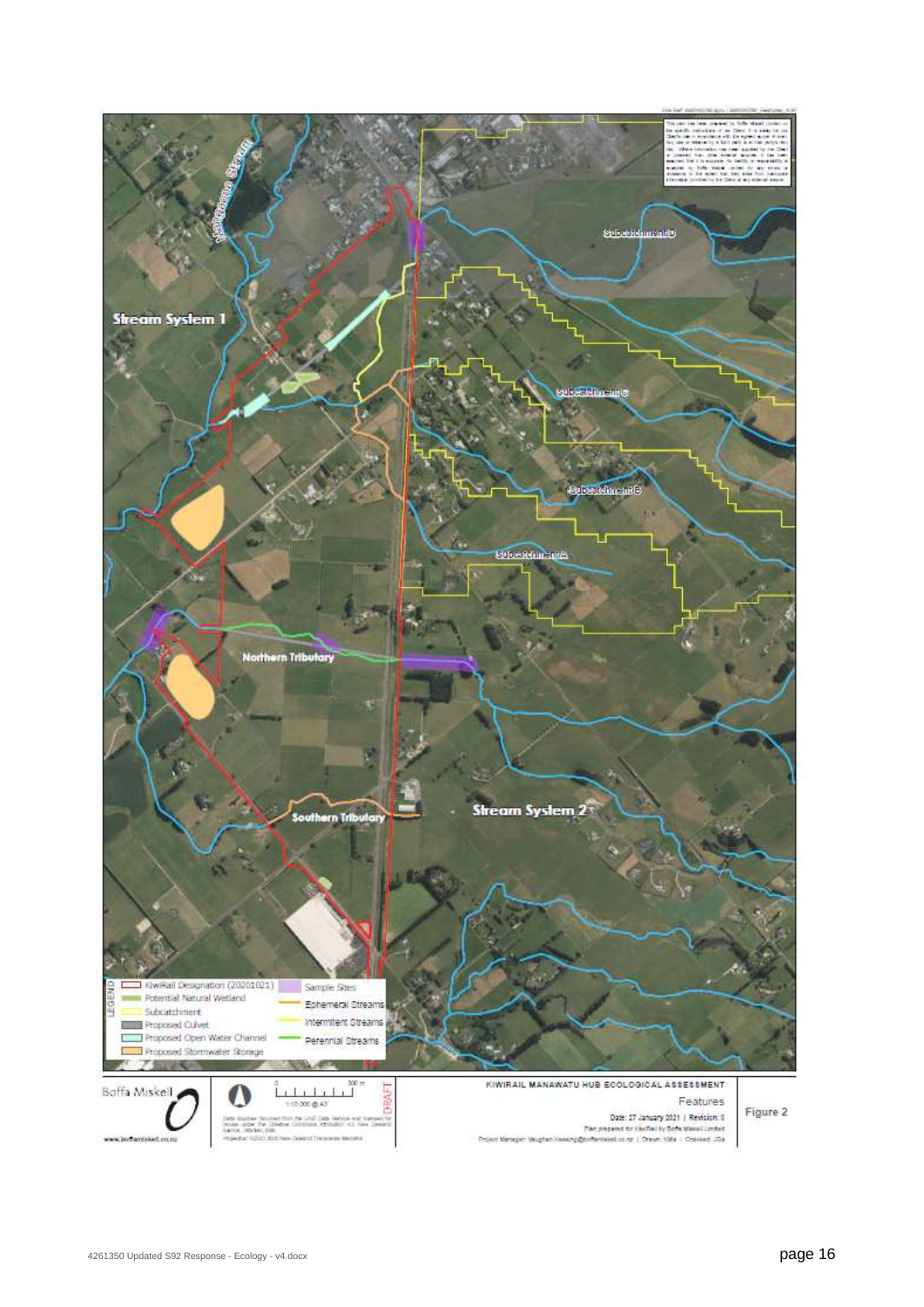| <b>Auckland Unitary Plan definition</b> |                                                                                                                                                                                                                                                                                                                                                                                                | Our interpretation of the definition and how<br>we have applied it                                                                                                                                                                                                                                                                                                                                                                                                                                                                                                                                                                                                                                                                                                                                                                                                                                                                                                                                                                                                                                                                                           |
|-----------------------------------------|------------------------------------------------------------------------------------------------------------------------------------------------------------------------------------------------------------------------------------------------------------------------------------------------------------------------------------------------------------------------------------------------|--------------------------------------------------------------------------------------------------------------------------------------------------------------------------------------------------------------------------------------------------------------------------------------------------------------------------------------------------------------------------------------------------------------------------------------------------------------------------------------------------------------------------------------------------------------------------------------------------------------------------------------------------------------------------------------------------------------------------------------------------------------------------------------------------------------------------------------------------------------------------------------------------------------------------------------------------------------------------------------------------------------------------------------------------------------------------------------------------------------------------------------------------------------|
|                                         |                                                                                                                                                                                                                                                                                                                                                                                                |                                                                                                                                                                                                                                                                                                                                                                                                                                                                                                                                                                                                                                                                                                                                                                                                                                                                                                                                                                                                                                                                                                                                                              |
| <b>Permanent</b><br>river or<br>stream  | The continually flowing reaches<br>of any river or stream                                                                                                                                                                                                                                                                                                                                      | Landowners have indicated/suggested that the<br>flow regime within and surrounding the NoR site<br>(but not including the main stem of Mangaone<br>Stream) are heavily influenced by the flat<br>topography, clay-based soils (and<br>corresponding shallow topsoil layer), lowland-<br>originating headwaters, and various human-<br>made structures. For example, the northern<br>tributary of Stream system 2 is prone to drying<br>in isolated places (particularly downstream of<br>structures) during prolonged dry periods as<br>inputs from the headwaters are not sufficient to<br>"overtop" even shallow barriers. There was a<br>common perception from landowners that<br>evaporation must therefore be greater than the<br>rate of upstream replenishment; however, it is<br>likely more complex than this (i.e. some water<br>loss to soakage).<br>To avoid a scenario where a given reach is<br>broken down into a lineal mosaic of different<br>flow classifications, we approached the<br>classification by considering what the flow<br>regime would likely be in the absence of these<br>structures which inhibit downstream migration of |
|                                         |                                                                                                                                                                                                                                                                                                                                                                                                | flows. For example, we have assessed the<br>Northern tributary of stream system 2 as being<br>perennial throughout rather than intermittent in<br>places, as this provides us a better<br>understanding of the spatial and temporal<br>habitat potential of a given reach.                                                                                                                                                                                                                                                                                                                                                                                                                                                                                                                                                                                                                                                                                                                                                                                                                                                                                   |
| <b>Intermittent</b><br>stream           | Stream reaches that cease to<br>flow for periods of the year<br>because the bed is periodically<br>above the water table. This<br>category is defined by those<br>stream reaches that do not meet<br>the definitions of permanent river<br>or stream and meet at least three<br>of the following criteria:<br>(a) It has natural pools;<br>(b) It has a well-defined<br>channel, such that the | For consistency with the above application of<br>the permanent classification, we have<br>considered what the flow regime would likely to<br>be in the absence of human-made structures.<br>To assist, we ignored water (or otherwise) near<br>structures. The following is how we have<br>interpreted each criterion accordingly:<br>(a) This excludes pools immediately<br>upstream or downstream of structures<br>(we have considered these artificial<br>pools)<br>(b) This also includes areas where the                                                                                                                                                                                                                                                                                                                                                                                                                                                                                                                                                                                                                                                |
|                                         | bed and banks can be<br>distinguished;<br>(c) It contains surface water<br>more than 48 hours after                                                                                                                                                                                                                                                                                            | banks and beds have been impacted by<br>stock access (pugging, slumping, etc)<br>such that there is only a moderately-<br>defined channel as a result                                                                                                                                                                                                                                                                                                                                                                                                                                                                                                                                                                                                                                                                                                                                                                                                                                                                                                                                                                                                        |

## Appendix 1 – stream classification definitions and interpretations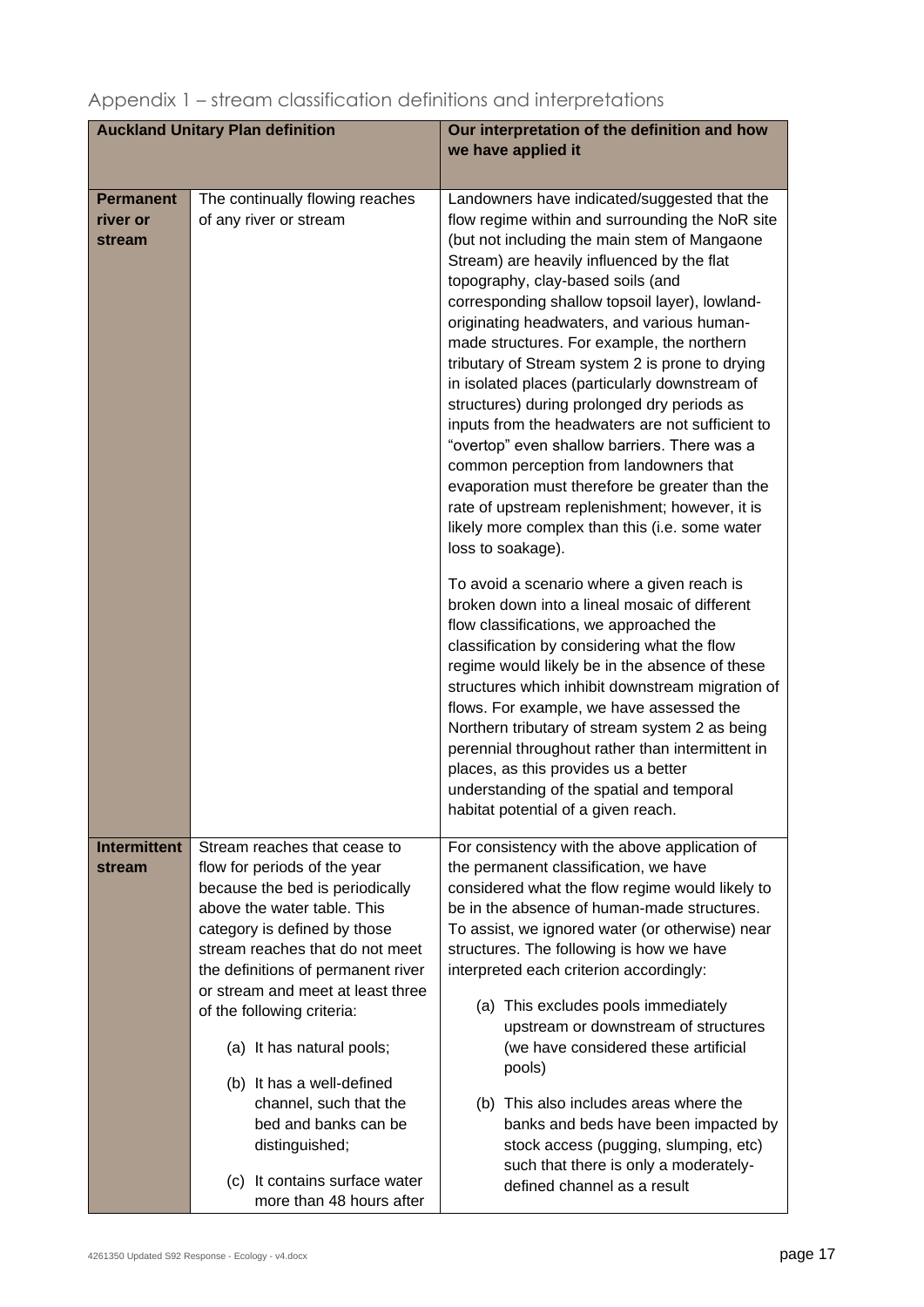|                            | a rain event which results<br>in stream flow;<br>(d) Rooted terrestrial<br>vegetation is not<br>established across the<br>entire cross-sectional<br>width of the channel;<br>(e) Organic debris resulting<br>from flood can be seen<br>on the floodplain; or<br>There is evidence of<br>(f)<br>substrate sorting<br>process, including score<br>and deposition. | (c) The combination of the clay layer, low<br>gradient, and numerous structures<br>mean water is sometimes retained<br>within channels for longer than 48 hours<br>following rainfall but that water does not<br>flow. Where possible, landowner<br>experience was used to identify these<br>potential areas. These areas were not<br>considered to satisfy this criterion.<br>$(d)$ As is<br>(e) This was extended to include any signs<br>of floodwaters on the floodplain (not just<br>organic material) due to the absence of<br>upstream riparian vegetation<br>considered enough to provide enough<br>inputs to be visible on the floodplain.<br>(f)<br>The prevailing soft-bottom conditions<br>make assessing this criterion difficult.<br>Therefore, this criterion was largely<br>unassessed.                                                                                                                                                                                                                                                                     |
|----------------------------|-----------------------------------------------------------------------------------------------------------------------------------------------------------------------------------------------------------------------------------------------------------------------------------------------------------------------------------------------------------------|-----------------------------------------------------------------------------------------------------------------------------------------------------------------------------------------------------------------------------------------------------------------------------------------------------------------------------------------------------------------------------------------------------------------------------------------------------------------------------------------------------------------------------------------------------------------------------------------------------------------------------------------------------------------------------------------------------------------------------------------------------------------------------------------------------------------------------------------------------------------------------------------------------------------------------------------------------------------------------------------------------------------------------------------------------------------------------|
| <b>Ephemeral</b><br>stream | Stream reaches with a bed above<br>the water table at all times, with<br>water only flowing during and<br>shortly after rain events. This<br>category is defined as those<br>stream reaches that do not meet<br>the definition of permanent river<br>or stream or intermittent stream.                                                                          | The presence of the clay layer below the<br>typically thin topsoil layer makes assessing the<br>water table level difficult. It also means water<br>following rain is likely to be retained longer than<br>typical as it cannot readily be conveyed (flow)<br>downstream or soak to ground (i.e. areas may<br>remain wet beyond the 48 hour timeframe<br>provided in the intermittent definition but still be<br>considered an ephemeral system.<br>We also consider reaches to be classified<br>ephemeral when they do not fit the permanent<br>or intermittent definition. This is because we<br>perceive the definitions to encourage a<br>stepwise process to classifying streams. In<br>other words, the first "test" attempts to satisfy<br>the <i>permanent</i> definition. For reaches that don't,<br>the second test is if it satisfies the <i>intermittent</i><br>definition. Where the reach cannot be classified<br>as either permanent or intermittent, then it is<br>considered ephemeral (which is supported in<br>the wording of the ephemeral definition). |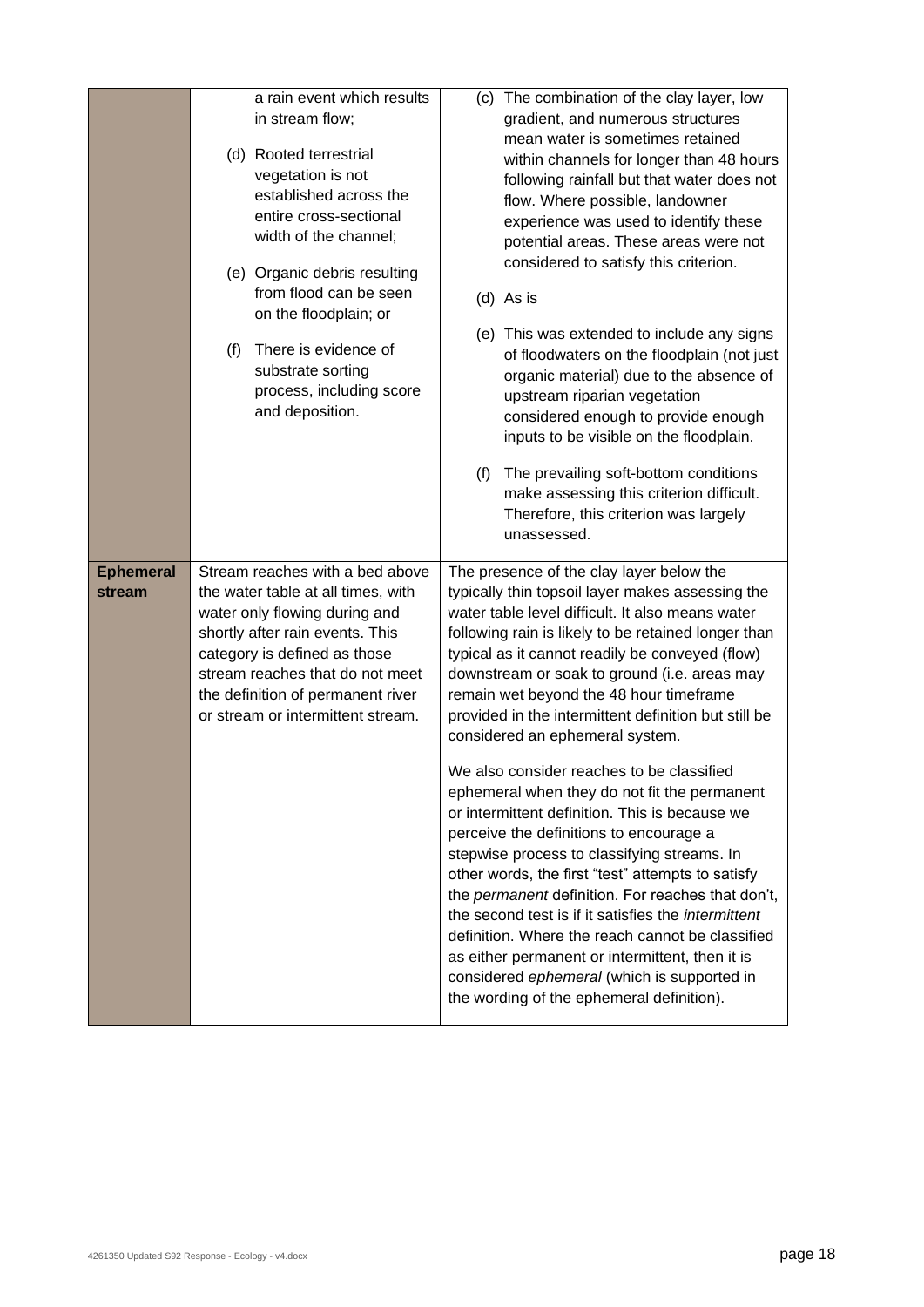## Appendix 2 – macroinvertebrate sampling methods and results

### Introduction

Macroinvertebrate community sampling was undertaken in January 2021 in response to the section 92 request for further information relating to the KiwiRail Regional Freight Hub Notice of Requirement application. The specific question this sampling seeks to address is:

*74) Please undertake sampling if possible to inform the current ecological values of the site.*

This memo outlines the locations where sampling was possible and the sampling method used. It then summarises the results and relates these back to the ecological value of these water courses provided in the Ecological Impact Assessment.

This memo is intended as supplementary information to the section 92 response.

### Sampling sites

Sampling within Stream system 1 was limited to the road corridor near the intersection of Stoney Creek Road and Ashurst Road in Bunnythorpe. Access was not possible at the time of survey to other sections of the system where water levels may have also been conducive to aquatic macroinvertebrate sample collection.

Sampling in the northern tributary of Stream system 2 was possible in three different locations to reflect:

- i. The lower reach (near where the southern stormwater basin is proposed for discharge)
- ii. The mid reach which is within the proposed NoR site  $\frac{1}{10}$  The upper reach which is upstream of the proposed N
- The upper reach which is upstream of the proposed NoR site.

The sampling locations are shown on Figure 2 above.

### Methods

Samples were collected using the Protocol C4 (Soft-bottomed, Quantitative – macrophytes) methods prescribed in (Stark et al., 2001), modified to suit the local conditions. Modifications included the collection of three replicate samples that represented approximately 0.6 m² of relative stream bed area. This modification allowed for replication in sample effort across sites where the macrophyte assemblage differed. It also allowed for the sampling of all habitat types available, not just macrophytes to encourage the collection of all taxa present rather than just taxa residing on macrophytes.

Individual samples were processed according to Protocol P1 (Coded – Abundance) of the (Stark et al., 2001) guidelines. Upon receipt of the data from the processing lab, site-specific results were determined via averaging the three replicates.

### Results

In all cases (see [Table 1\)](#page-19-0), the results are indicative of streams that have poor water quality and probable severe pollution with no site registering an MCI score greater than 79 or a QMCI score greater than 3.9 which are the thresholds of the next quality band (fair) in Stark & Maxted (2007). Furthermore, the results are also well below the National Bottom Lines for MCI (90) and QMCI (4.5) presented in the National Policy Statement for Freshwater Management (NPS-FM) 2020. Where scores fall below the bottom line it is considered to have a "Macroinvertebrate community indicative of severe organic pollution or nutrient enrichment. Communities are largely composed of taxa insensitive to inorganic pollution/nutrient enrichment" according to the NPS-FM.

The most abundant taxa are provided in [Table 1](#page-19-0) as they can be used as a proxy for the prevailing flow/water quantity conditions of the systems. These communities are what might be expected in semi-littoral and/or intermittent conditions rather than representing streams subjected to regular flushing and/or permanently flowing water.